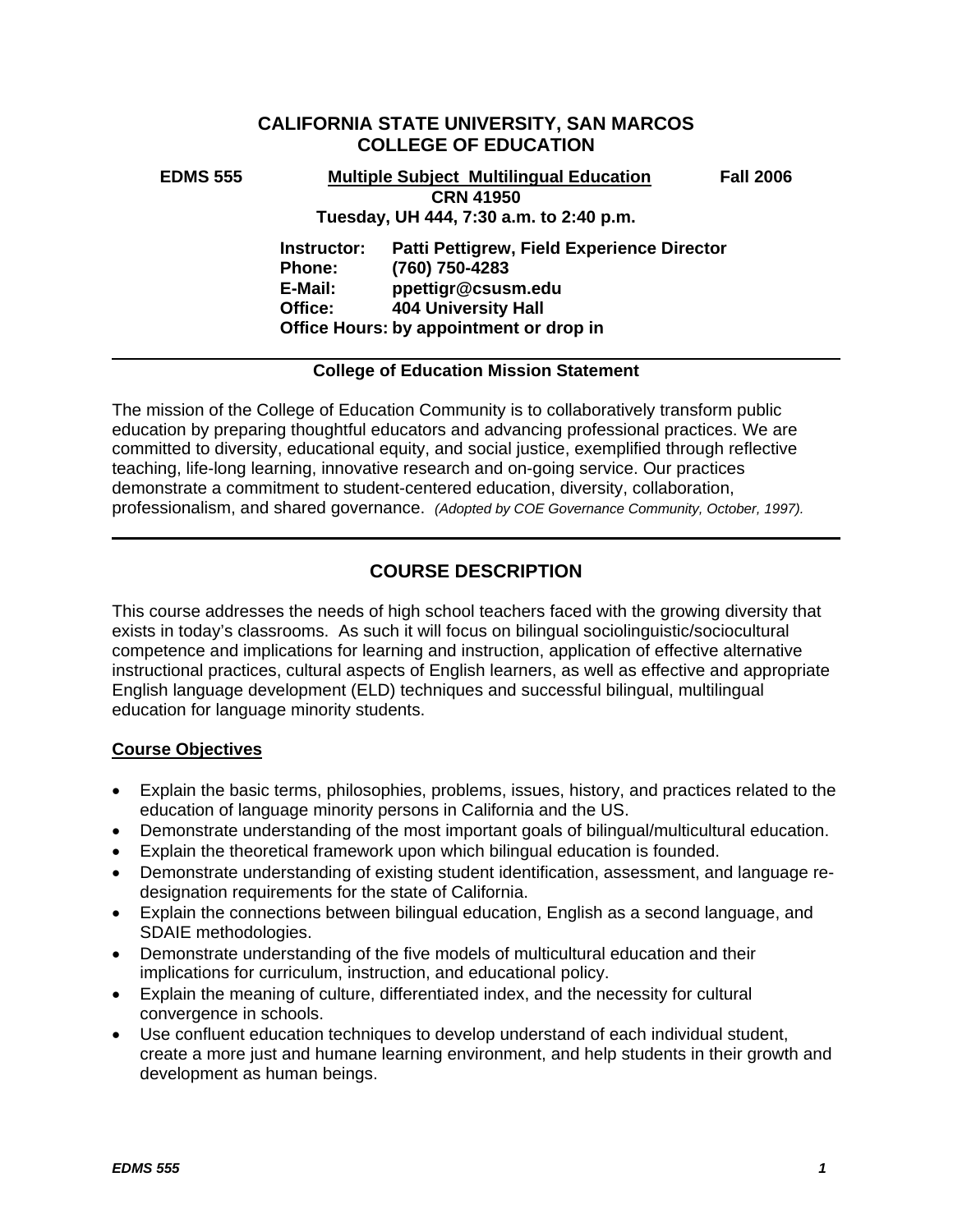## **Required Texts**

*Reading, Writing, and Learning in ESL.* Peregoy and Boyle. Pearson Education Publishers, 2005

*The Dreamkeepers*. Gloria Ladsen-Billings. Jossey –Bass Publishers. 2004 **Amazing English**. Walters. *My Reader*, available at the bookstore.

#### **Authorization to Teach English Learners**

This credential program has been specifically designed to prepare teachers for the diversity of languages often encountered in California public school classrooms. The authorization to teach English learners is met through the infusion of content and experiences within the credential program, as well as additional coursework. Students successfully completing this program receive a credential with authorization to teach English learners. *(approved by CCTC in SB 2042 Program Standards, August 02)*

## **Teacher Performance Expectation (TPE) Competencies**

The course objectives, assignments, and assessments have been aligned with the CTC standards for Single Subject Credential. This course is designed to help teachers seeking the Single Subject Credential to develop the skills, knowledge, and attitudes necessary to assist schools and district in implementing effective programs for all students. The successful candidate will be able to merge theory and practice in order to realize a comprehensive and extensive educational program for all students. The following TPE's are addressed in this course:

## **Primary Emphasis:**

**TPE 7:** Teaching English Learners **TPE 15**: Social Justice and Equity

#### **Secondary Emphasis:**

**TPE 1:** Specific Pedagogical Skills for Subject Instruction

**TPE 3:** Interpretation and Use of Assessments

**TPE 4:** Making Content Accessible

**TPE 5:** Student Engagement

- **TPE 6:** Developmentally Appropriate Teaching Practices
- **TPE 11:** Social Environment

## **College of Education Attendance Policy**

Due to the dynamic and interactive nature of courses in the College of Education, all students are expected to attend all classes and participate actively. At a minimum, students must attend more than 80% of class time, or s/he may not receive a passing grade for the course at the discretion of the instructor. Individual instructors may adopt more stringent attendance requirements. Should the student have extenuating circumstances, s/he should contact the instructor as soon as possible. In the case of being tardy to class, a student will lose participation points if a tardy occurs more than once or is of a significant amount of the teaching time. *(Adopted by the COE Governance Community, December, 1997).*

#### **Students with Disabilities Requiring Reasonable Accommodations**

Students are approved for services through the Disabled Student Services Office (DSS). This office is located in Craven Hall 5205, and can be contacted by phone at (760) 750-4905, or TTY (760) 750-4909. Students authorized by DSS to receive reasonable accommodations should meet with their instructor during office hours or, in order to ensure confidentiality, in a more private setting.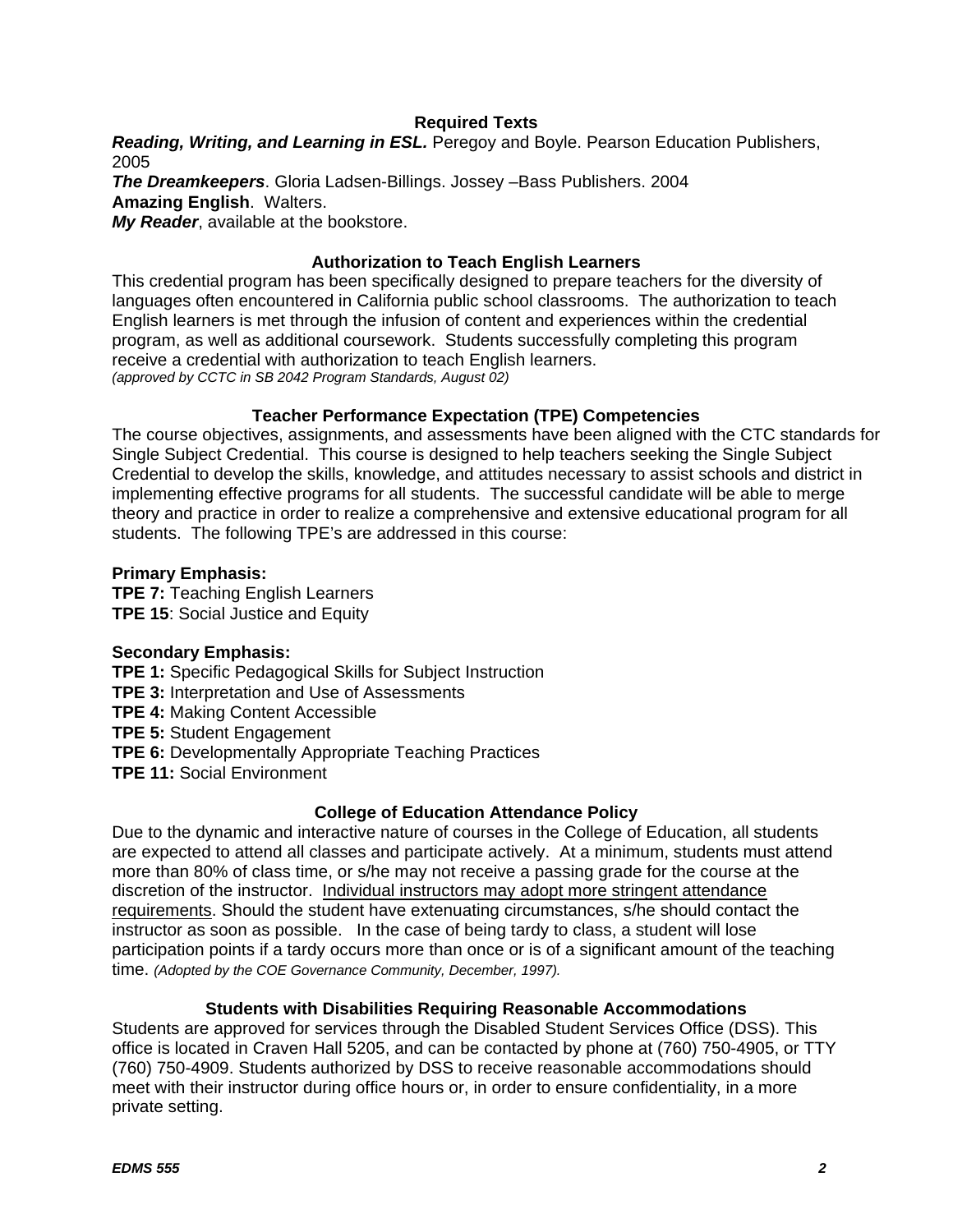#### **Course Requirements**

All students are expected to participate in class activities and demonstrate reflective learning. Students who do not attend a class session, or do not participate in class activities will not receive attendance and participation points for that session. *Three (3) points will be deducted for each missed class session.* It is important that students are well prepared for course sessions by completing the readings and assignments scheduled before the class meeting. Unless otherwise negotiated with the instructor, all assignments are to be handed in on the due date. **Assignments not handed-in on due date will lose 10% of earned credit per day.** Assignments should be typed and double-spaced (yes, including the class journal). Students who wish to revise an assignment must negotiate the requirements of the revision with the instructor.

| • Attendance and participation          | 25 points |
|-----------------------------------------|-----------|
| • ELD / SDAIE Lesson Observation        | 10 points |
| • Multicultural Resources / Lesson Plan | 10 points |
| • SDAIE "Unit" Plan                     | 40points  |
| • TPE Reflective Statements             | 15 points |

| Grading   |    |
|-----------|----|
| $80 - 82$ | B- |
| $77 - 79$ | C+ |
| $73 - 76$ | C. |
| $70 - 72$ | C- |
|           |    |

## **ASSIGNMENT DESCRIPTIONS**

#### Reading Reflections & ELD Standards Will be assigned in class

Reflections based on the readings will cover the following topics, and are due during the following class sessions:

Reading reflections will be discussed at the beginning of the class session on which they are due, and will include:

- A written summary and/or analysis of the assigned topic that reflects understanding of the key concepts, including comments / analysis from the required readings.
- A reflection of the topic including connections that can be made between the topics and teaching English language learners, **with specific examples from student teaching experiences, school observations, or other personal experiences in diverse settings.**

## *Your reading reflections must address TPE 7 (see rubric).*

#### ELD Standards Requirement

For the 5th class session, you will need to download the ELD standards and print a copy for yourself. Please bring the standards to class. You can download the ELD standards from the CDE website (www.cde.ca.gov) or from WestEd (www.wested.org ).

On the WestEd Website, type "ELD Standards" in the "Search WestEd" box. Click on "WestEd: The Map of Standards for English Learners" then "Sample Chapters" then "6-8 PDF Version"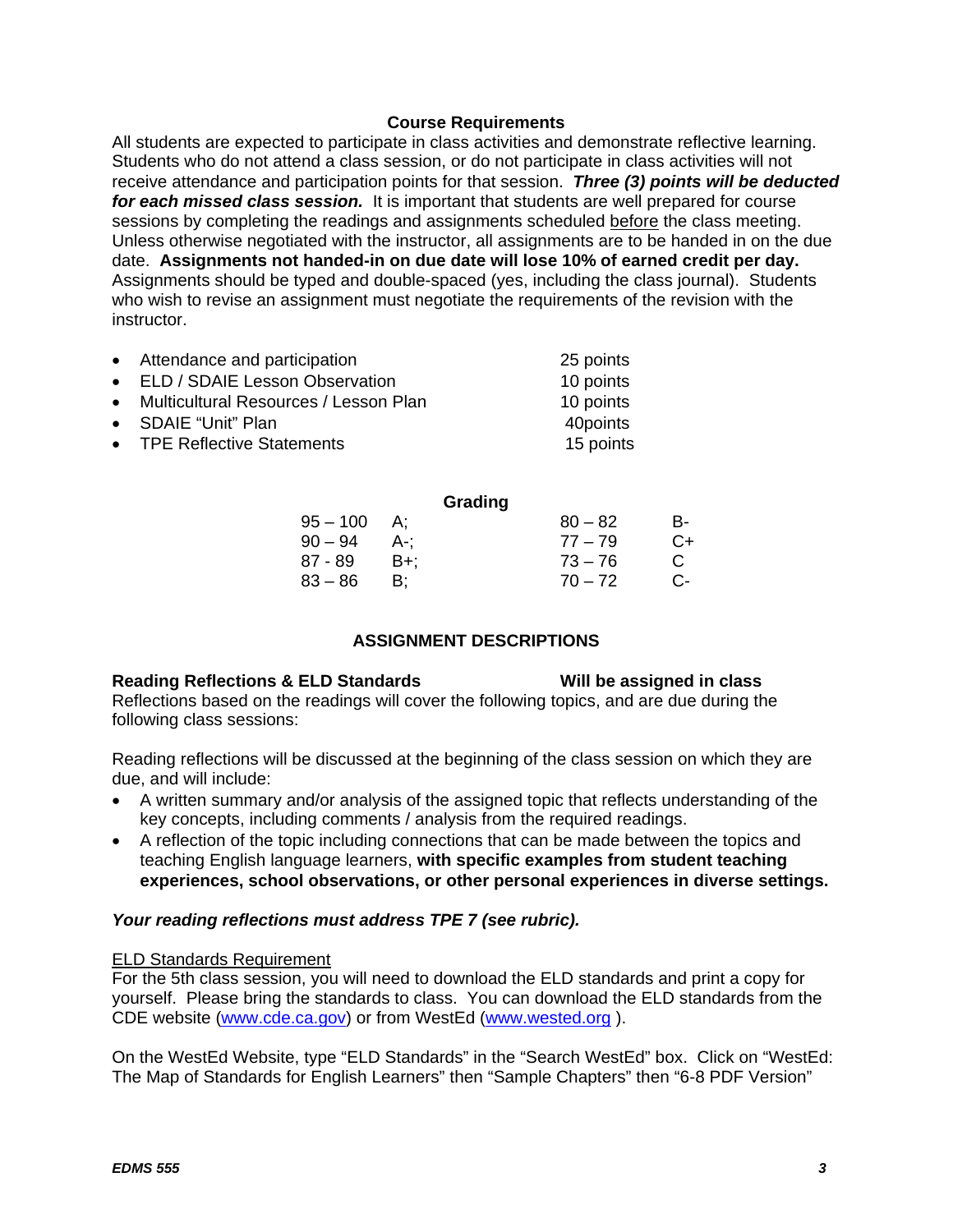| <b>Criteria</b> | <b>Developing</b>       | <b>Nearly</b>           | <b>Meets</b>           | <b>Exceeds</b>          |
|-----------------|-------------------------|-------------------------|------------------------|-------------------------|
|                 |                         | <b>Meets</b>            |                        |                         |
| TPE-7           | Candidates              | Candidates              | Candidates             | Candidates              |
| <b>Teaching</b> | demonstrate in their    | demonstrate in their    | demonstrate in their   | demonstrate in their    |
| <b>English</b>  | interactive journals    | interactive journals    | interactive journals   | interactive journals    |
| <b>Learners</b> | that they know and      | that they know and      | that they know and     | that they know and      |
|                 | can apply few           | can apply some          | can apply pedagogical  | can apply               |
|                 | pedagogical theories,   | pedagogical theories,   | theories, principles,  | pedagogical theories    |
|                 | principles, and         | principles, and         | and instructional      | principles, and         |
|                 | instructional practices | instructional practices | practices for          | instructional practices |
|                 | for comprehensive       | for comprehensive       | comprehensive          | for comprehensive       |
|                 | instruction of English. | instruction of English  | instruction of English | instruction of ALL      |
|                 |                         | learners.               | learners.              | English learners.       |

## **Reading Reflections – Scoring Rubric**

## **ELD / SDAIE Lesson Observation Due:** 10 points **10 points**

For this assignment you will observe an ELD or SDAIE lesson at your student teaching school site. You will collect and document evidence of any instructional modifications made to provide comprehensible academic input for the English learners in the class. As part of your write-up, you are to discuss how (if necessary) you would modify the lesson/activity in light of the information and knowledge gained in the course.

*Your lesson observation must address TPEs 4 and 5 (see rubric).* 

| <b>Criteria</b>                                               | <b>Developing</b>                                                                                                                                                                                                   | <b>Nearly</b><br><b>Meets</b>                                                                                                                                                                                                                                                           | <b>Meets</b>                                                                                                                                                                                                                                                                                        | <b>Exceeds</b>                                                                                                                                                                                                                                                                             |
|---------------------------------------------------------------|---------------------------------------------------------------------------------------------------------------------------------------------------------------------------------------------------------------------|-----------------------------------------------------------------------------------------------------------------------------------------------------------------------------------------------------------------------------------------------------------------------------------------|-----------------------------------------------------------------------------------------------------------------------------------------------------------------------------------------------------------------------------------------------------------------------------------------------------|--------------------------------------------------------------------------------------------------------------------------------------------------------------------------------------------------------------------------------------------------------------------------------------------|
| TPE-4<br><b>Making</b><br><b>Content</b><br><b>Accessible</b> | Teacher candidate<br>is unable to<br>determine if lesson<br>observed is<br>consistent with<br>pedagogical<br>theories and<br>instructional<br>practices for<br>making content<br>accessible to<br>English learners. | Candidates can<br>partially determine if<br>lesson observed is<br>consistent with<br>pedagogical theories,<br>principles, and<br>instructional practices<br>for making content<br>accessible to English<br>learners.                                                                    | Candidates are able to<br>determine if lesson<br>observed makes<br>content accessible to<br>students with different<br>levels of proficiency in<br>English and primary<br>language.                                                                                                                 | Candidates can apply<br>pedagogical theories,<br>principles, and<br>instructional practices<br>for making content<br>accessible to all<br>English learners by<br>offering appropriate<br>suggestions.                                                                                      |
| TPE-5<br><b>Student</b><br><b>Engagement</b>                  | Candidates of<br>English learners<br>are unaware if<br>lesson observed<br>engages students<br>or is appropriate<br>for the levels of<br>English proficiency<br>and primary<br>language.                             | <b>Candidates of English</b><br>learners are not<br>always certain if<br>lesson observed<br>clearly communicates<br>objectives, ensures<br>understanding,<br>monitors progress,<br>adjusts instruction<br>according to levels of<br>English proficiency<br>and primary<br>language, and | <b>Candidates of English</b><br>learners are able to<br>determine if lesson<br>observed clearly<br>communicates<br>objectives, ensures<br>understanding,<br>monitors progress,<br>adjusts instruction<br>according to levels of<br>English proficiency<br>and primary language,<br>and incorporates | Teachers candidates<br>can confirm that the<br>lesson observed<br>engages ALL English<br>learners in the<br>academic program;<br>and students know<br>objectives, understand<br>key concepts, are<br>aware of their<br>progress, and their<br>home language and<br>culture are part of the |

#### **Lesson Observation – Scoring Rubric**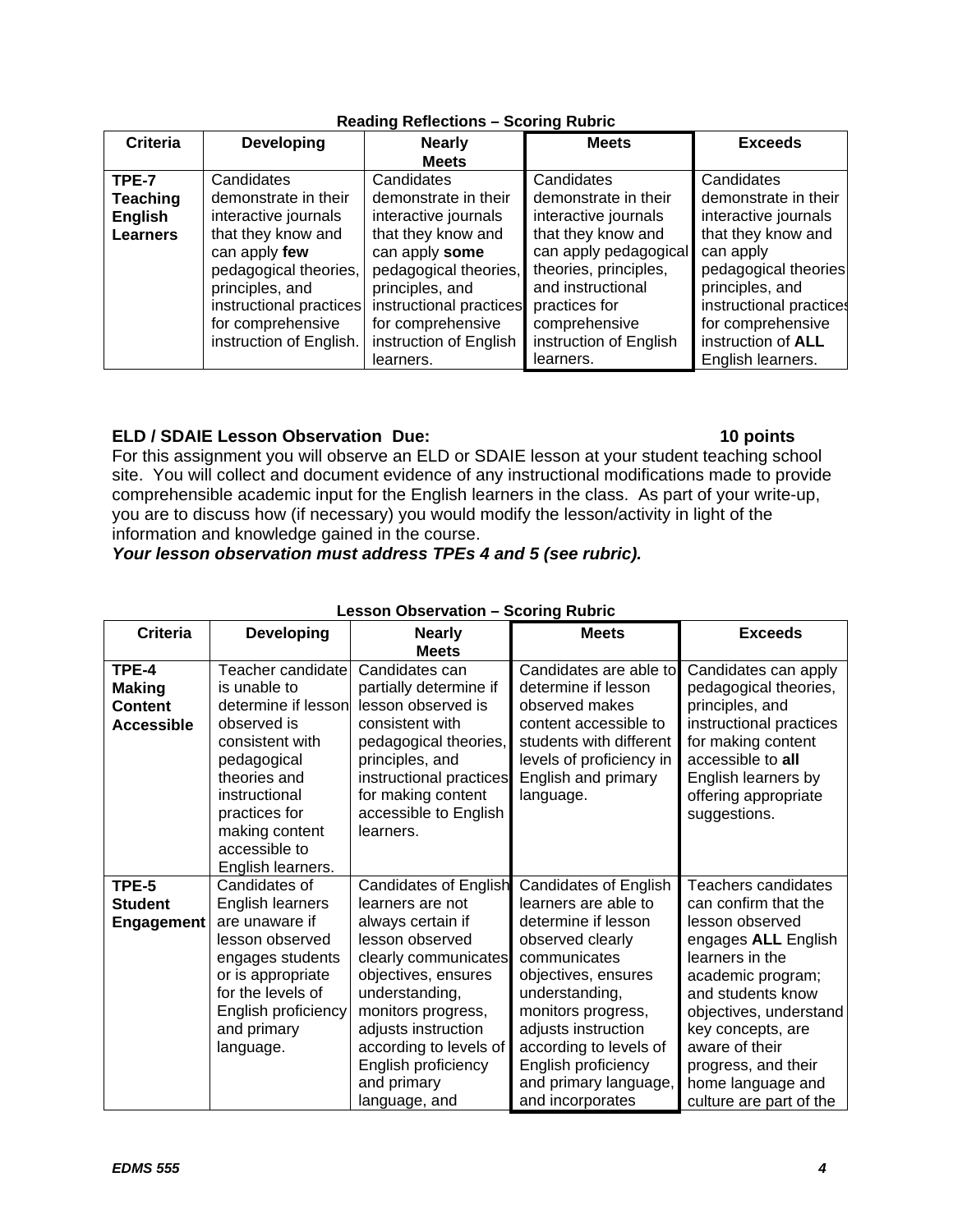|  | incorporates<br>community resources appropriately.<br>appropriately. | community resources | classroom<br>environment. |
|--|----------------------------------------------------------------------|---------------------|---------------------------|
|  |                                                                      |                     |                           |

**Multicultural Literature Resources / Lesson Plans Due: With another person, When** you will have the opportunity to collect multicultural resources (books, websites, text sets, etc.), and develop lesson plans based the resources and rooted in social justice and equity for middle school students. The following questions should help guide your selection of multicultural resources:

- Does this resource help English learners have access to the core curriculum?
- Does this resource help scaffold an equitable classroom?
- Does this resource promote social justice and equity?
- Does this resource help your students feel as if they are part of the culture of the school?

# *This assignment must address TPEs 7 and 15.*

The required elements of the assignment are:

- 1. With your partner, choose **six** multicultural resources that address appropriate proficiency and content area knowledge for middle school students.
- 2. For each selection, you will write a brief (one paragraph) annotated bibliography encompassing:
	- a. Appropriate grade level
	- b. Appropriate ELD proficiency level(s)
	- c. Appropriate content area(s)
	- d. Description of the story/text
- 3. At least **two** of the resources must be bilingual (English and another language).
- 4. With your partner, submit a lesson plan that clearly delineates how every student will be a successful learner by providing universal access to diverse students (e.g., gifted, English learners, special needs, non-readers, poor readers).

#### Poster Sessions (20 minutes each)

Tables will be set up to provide space for the partners to present/display their multicultural resources and lesson plans.

**Note:** Dr. Alice Quiocho's website has an excellent bibliography of children's literature and multicultural books (http://www.csusm.edu/Quiocho), or the Barahona Center at the CSUSM Library has an excellent collection of books in Spanish (http://www.csusm.edu/csb/)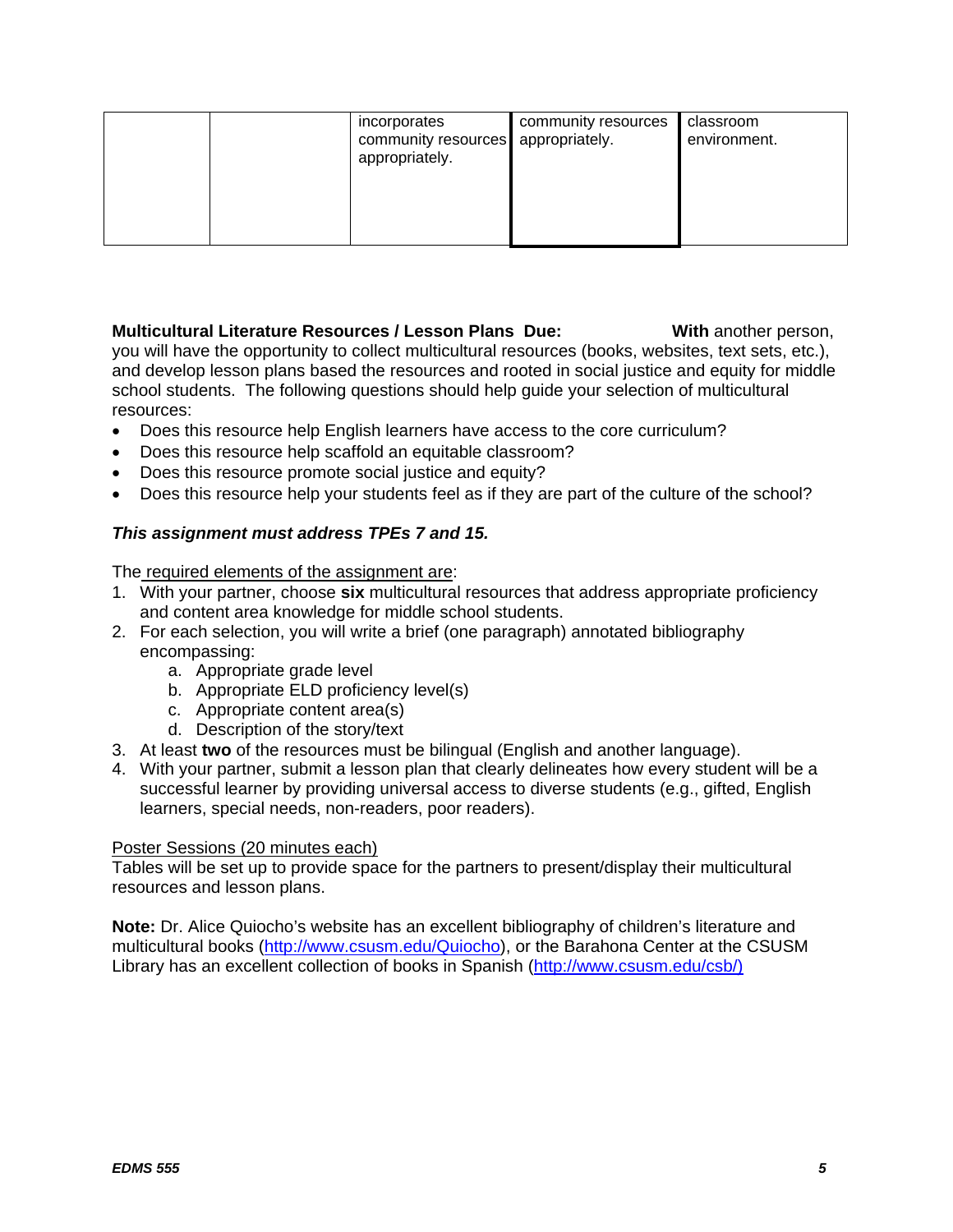| <b>Criteria</b>                                                          | <b>Developing</b>                                                                                                                                                                                                        | municumum nesounces / Eessons – oconing nubino<br><b>Nearly</b>                                                                                                                                                                                                                                                                        | <b>Meets</b>                                                                                                                                                                                                                                                                                                                                                                               | <b>Exceeds</b>                                                                                                                                                                                                                                                                                                                                                                                                                                                       |
|--------------------------------------------------------------------------|--------------------------------------------------------------------------------------------------------------------------------------------------------------------------------------------------------------------------|----------------------------------------------------------------------------------------------------------------------------------------------------------------------------------------------------------------------------------------------------------------------------------------------------------------------------------------|--------------------------------------------------------------------------------------------------------------------------------------------------------------------------------------------------------------------------------------------------------------------------------------------------------------------------------------------------------------------------------------------|----------------------------------------------------------------------------------------------------------------------------------------------------------------------------------------------------------------------------------------------------------------------------------------------------------------------------------------------------------------------------------------------------------------------------------------------------------------------|
|                                                                          |                                                                                                                                                                                                                          | <b>Meets</b>                                                                                                                                                                                                                                                                                                                           |                                                                                                                                                                                                                                                                                                                                                                                            |                                                                                                                                                                                                                                                                                                                                                                                                                                                                      |
| TPE-7<br><b>Teaching</b><br><b>English</b><br><b>Learners</b>            | Multicultural<br>resources are<br>not authentic, do<br>not reflect the<br>diversity in<br>schools, and the<br>primary<br>language of<br>students is not<br>considered.<br>Lessons do not<br>support English<br>learners. | Candidates select<br>some authentic<br>multicultural<br>resources, primary<br>language is not<br>included or not well<br>translated. Lesson<br>reading and writing<br>activities are<br>inappropriate for levels<br>of proficiency in<br>English and primary<br>language, and<br>assessments are non-<br>existent or<br>inappropriate. | Candidates select<br>authentic multicultural<br>resources that reflect<br>diversity of the<br>classroom, to include<br>the primary language<br>of English learners.<br>Lesson plans include<br>instructional activities<br>appropriate for levels<br>of proficiency in<br>English and primary<br>language, and have<br>relevant assessments.                                               | Teaching candidates<br>include justification for<br>the selection and<br>purpose of each<br>resource, taking into<br>account the varying<br>learning and social<br>needs of individual<br>students or groups in<br>their own classroom.<br>Lessons include<br>language activities meet<br>the academic and social<br>needs of all students.                                                                                                                          |
| <b>TPE-15</b><br><b>Social</b><br><b>Justice</b><br>and<br><b>Equity</b> | Multicultural<br>assignment<br>does not<br>address issues<br>of social justice<br>and equity in the<br>classroom.<br>Lesson plans<br>are not designed<br>for students from<br>diverse<br>backgrounds.                    | Candidates select<br>some multicultural<br>resources that address<br>issues of social justice<br>and equity. Lesson<br>plans do not include<br>instructional practices<br>for diverse students<br>and are not grounded<br>in theories of<br>multicultural education.                                                                   | Candidates select<br>authentic multicultural<br>resources that address<br>issues of social justice<br>and equity. Lesson<br>plans are designed to<br>include instructional<br>practices that are<br>grounded in theories of<br>multicultural education<br>and provide equitable<br>outcomes for students<br>from different<br>linguistic, cultural,<br>social and economic<br>backgrounds. | Candidates include<br>justification for each<br>multicultural selection<br>that show how issues of<br>social justice and equity<br>are addressed for all<br>students. Lesson plans<br>apply instructional<br>strategies grounded in<br>theories and principles of<br>multicultural education,<br>ensure equal outcomes<br>for all students from<br>different backgrounds,<br>and are designed with<br>stakeholders<br>representing all students<br>in the classroom. |

## **Multicultural Resources / Lessons – Scoring Rubric**

## SDAIE "Unit" Plans / TPE Reflective Statements Due: Oct. 14 40 points -**Critical Assessment Task (CAT)**

Applying the SDAIE methodologies and principles discussed in class, create a SDAIE "unit plan" appropriate for English learners at various proficiency levels. Each lesson in the unit should contain the following:

1. Grade level, Content standard(s) / objectives, ELD standard(s) / objectives, requisite background information (i.e. Who are your students? What are your English learners' proficiency levels? What do your students need to know prior to the lesson?) Materials / resources necessary for the lesson.

## 2. A plan for assessment

- How will your students demonstrate mastery of the content and language standards/objectives?
- What varied authentic products will be produced?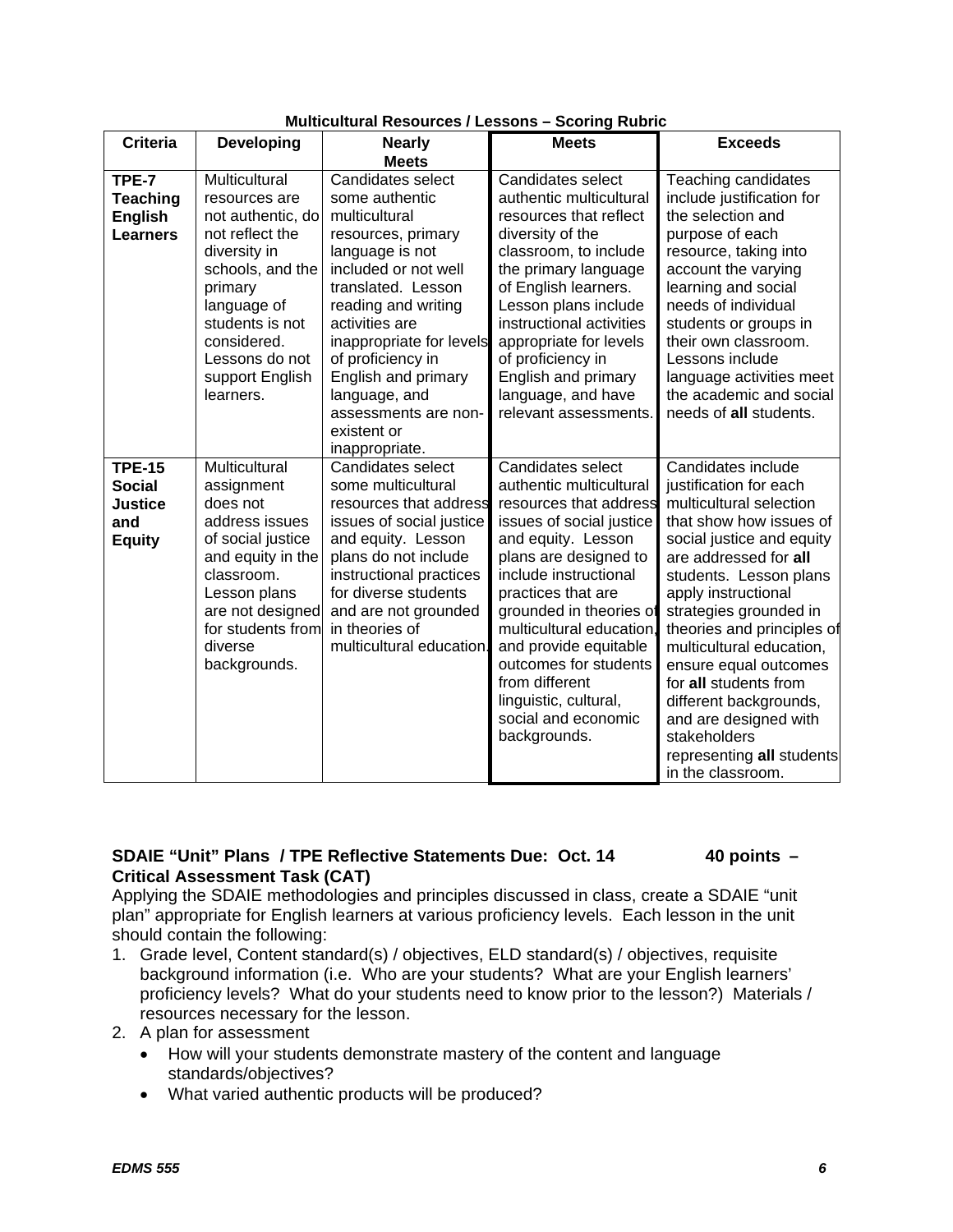- What multi-level assessment criteria will be used? Different levels of mastery?
- 3. Vocabulary and grammatical structures (if applicable) to be learned or reinforced in the lesson – how will you make vocabulary development part of the lesson?
- 4. How do ALL your students have access to the content you are presenting?
	- Do the activities you have designed for the lesson support the content and ELD standards you have selected?
	- What SDAIE strategies are you using to make the content accessible to all your students?
	- Do the lesson strategies incorporate group collaboration, cooperative learning activities, peer assistance, or other work-group techniques?
	- Does the lesson incorporate the language and culture of language minority students?
	- Do all students have access to academic language?
- 5. How will you ensure that your lesson provides equitable outcomes for ALL your students (from diverse linguistic, cultural, social and economic backgrounds)?

You may work in a group of 2-4 students. Each group member will develop his/her own SDAIE lesson plan as part of the "unit." During several class sessions, students will have the opportunity to work on their unit plan by applying what they have learned from the readings, class discussions, and their classroom experiences.

#### SDAIE Presentations

Each group will have 15-20 minutes to present their SDAIE Unit Plans*. Grading breakdown, Unit 25 points, Individual Lesson and Reflection 10, Presentation 5 points*

## *This assignment must address TPEs 7 and 15 (see rubric).*

#### **TPE Reflective Statements 15 points**

You are specifically responsible for writing a reflective statement for TPEs 7 and 15 in the TaskStream Electronic Portfolio. Each reflection (TPE 7 and 15) should be approximately 250- 350 words (the goal is to be succinct not to count words) and focus on a description, analysis, reflection sequence. You must attach your SDAIE lesson plan as an artifact to support your ideas in the reflection for both reflective statements (TPEs 7 and 15). You may attach other artifacts which also support your ideas. The same artifact may appear in multiple TPE reflections. When you submit each TPE reflection, you will receive feedback from me. When the reflection is finalized, it will become a permanent record in your TaskStream Portfolio. You may return to the TPE at another point in your program and make modifications as your understanding deepens.

Each TPE reflective statement must include:

- 1. a description of the teacher candidate's learning with respect to the specific TPE being addressed (refer to *TPEs-at-a-Glance with Salient Features*)
- 2. an analysis of how the attached artifact(s) is (are) evidence of that learning
- 3. a reflection describing personal significance of this learning and/or next steps in the journey toward continuing to meet this TPE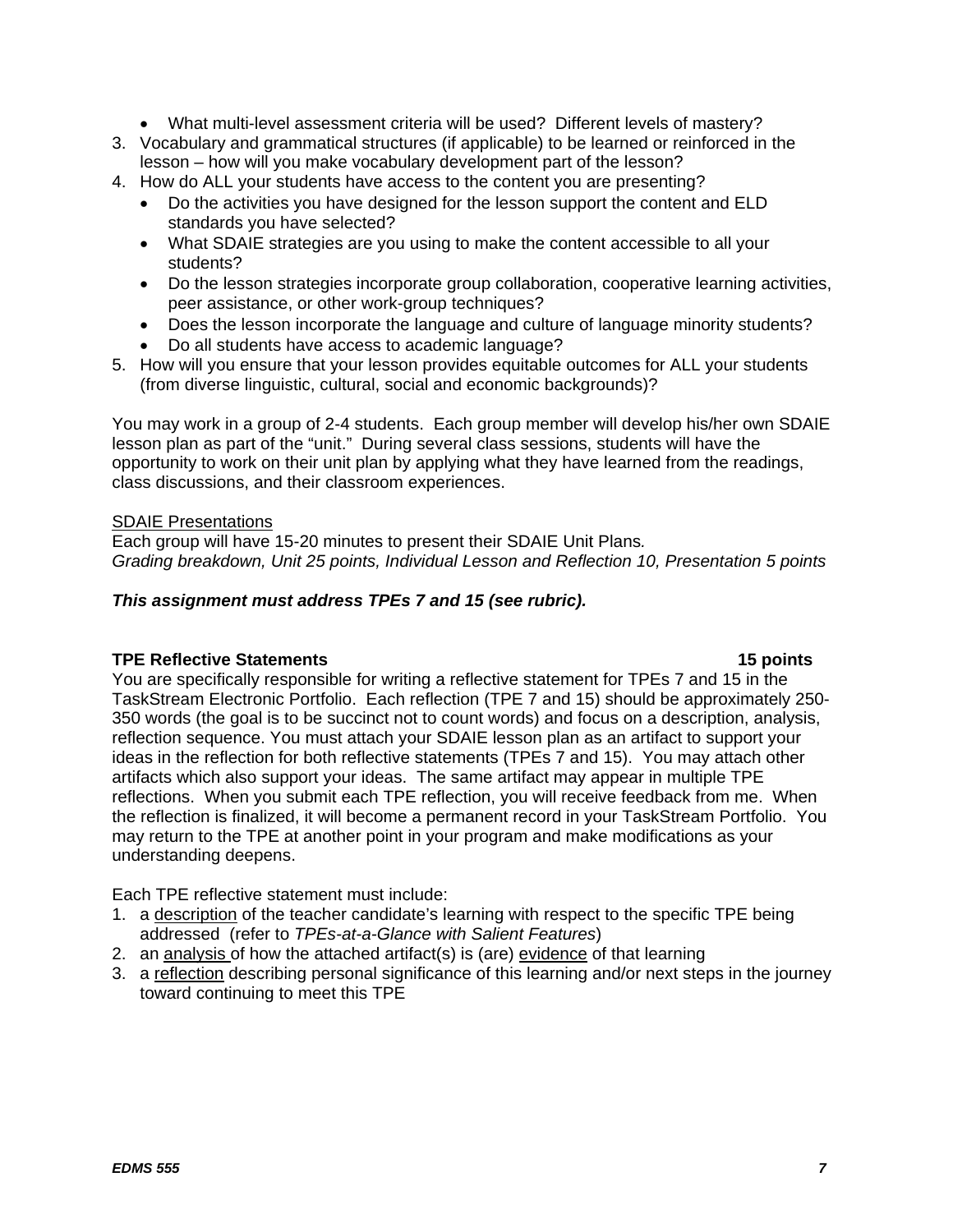|                    |                         | יוטיוייט וייוויי וייוויט בורוס | ooonng nuwin          |                        |
|--------------------|-------------------------|--------------------------------|-----------------------|------------------------|
| <b>Criteria</b>    | <b>Developing</b>       | <b>Nearly</b>                  | <b>Meets</b>          | <b>Exceeds</b>         |
|                    |                         | <b>Meets</b>                   |                       |                        |
| TPE-7              | Candidates know and     | Candidates know                | Candidates know       | Candidates know and    |
| <b>Teaching</b>    | can apply few of the    | many pedagogical               | and can apply         | can apply pedagogical  |
| <b>English</b>     | pedagogical theories,   | theories, principles,          | pedagogical           | theories, principles,  |
| learners           | principles, and         | and instructional              | theories,             | and instructional      |
|                    | instructional practices | practices for English          | principles, and       | practices for          |
|                    | for English learners.   | learners, but cannot           | instructional         | comprehensive          |
|                    | English learners do     | apply them in a                | practices for         | instruction of ALL     |
|                    | not comprehend key      | comprehensive                  | comprehensive         | English learners.      |
|                    | academic concepts       | manner.                        | instruction of        |                        |
|                    | and ideas.              |                                | English learners.     |                        |
| <b>TPE 15</b>      | Candidates do not       | Candidates know                | Candidates know       | Candidates know and    |
| <b>Social</b>      | address issues of       | many issues of                 | and can apply         | apply issues of social |
| <b>Justice and</b> | social justice and      | social justice and             | issues of social      | justice and equity in  |
| <b>Equity</b>      | equity in the           | equity, but lessons            | justice and equity    | their lessons. Lessons |
|                    | classroom, and          | do not include                 | in the classroom.     | apply instructional    |
|                    | lessons are not         | instructional                  | Lessons include       | strategies grounded in |
|                    | designed for students   | practices for diverse          | instructional         | theories, principles & |
|                    | from diverse            | students and are not           | practices that are    | ideas of multicultural |
|                    | backgrounds.            | grounded in theories           | grounded in           | education, ensure      |
|                    |                         | of multicultural               | multicultural         | equitable outcomes for |
|                    |                         | education.                     | education, and        | all students from      |
|                    |                         |                                | provide equitable     | different backgrounds, |
|                    |                         |                                | outcomes for          | and are designed       |
|                    |                         |                                | students from         | collaboratively with   |
|                    |                         |                                | different linguistic, | stakeholders           |
|                    |                         |                                | cultural, social and  | representing all       |
|                    |                         |                                | economic              | students in the        |
|                    |                         |                                | backgrounds.          | classroom.             |

# **SDAIE Unit Plan/Presentation – Scoring Rubric**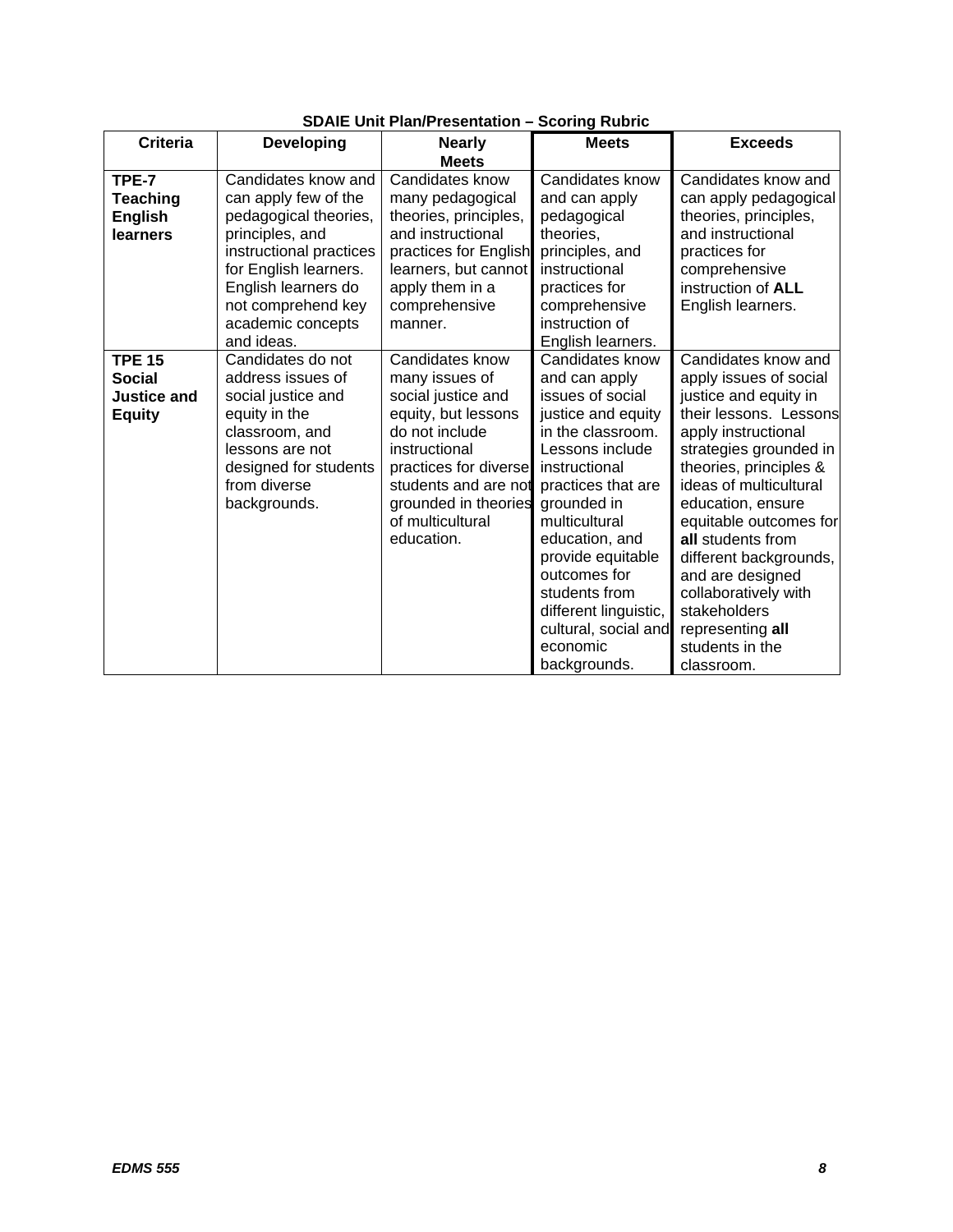## **Course Outline (More indepth outline will be available first day of class) (Timeline Subject to Change pending "Teachable" Moments)**

| <b>Date</b> | <b>Topic</b>                                                                                        | <b>Assignment</b>                                                                                       |
|-------------|-----------------------------------------------------------------------------------------------------|---------------------------------------------------------------------------------------------------------|
| Session 1   | Introduction / Overview<br>Who are English Language Learners?<br>What is Social Justice and Equity? | Read Peregoy and Boyle, Chpts 1,2                                                                       |
| Session 2   | <b>Historical Overview of Bilingual</b><br>Education - Social, Political and Legal<br>Foundations   | <b>Download the ELD Standards from</b><br><b>CDE or West ED WEbsite</b><br><b>DUE: Journal Entry #1</b> |
| Session 3   | Schedule to be published first week of<br>class                                                     |                                                                                                         |
| Session 4   |                                                                                                     |                                                                                                         |
| Session 5   |                                                                                                     |                                                                                                         |
| Session 6   |                                                                                                     |                                                                                                         |
| Session 7   |                                                                                                     |                                                                                                         |
| Session 8   |                                                                                                     |                                                                                                         |